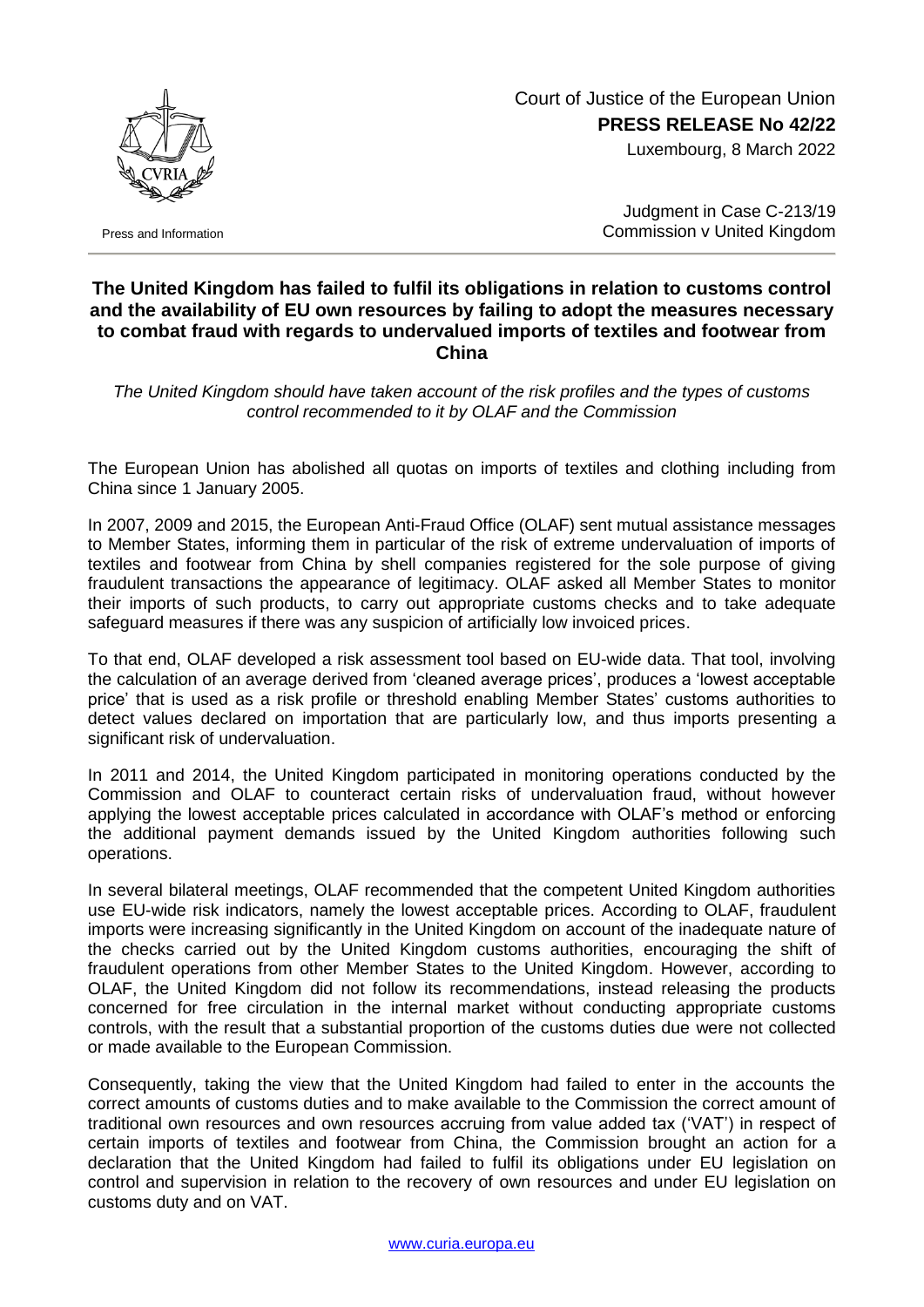By its judgment, the Grand Chamber of the Court of Justice upholds the Commission's action in part, ruling, in essence, that **the United Kingdom has failed to fulfil its obligations under EU law by failing to apply effective customs control measures or to enter in the accounts the correct amounts of customs duties and accordingly to make available to the Commission the correct amount of traditional own resources in respect of certain imports of textiles and footwear from China, <sup>1</sup> and by failing to provide the Commission with all the information necessary to calculate the amounts of duty and own resources remaining due.** 2

Regarding the quantification of own resources losses, claimed by the Commission in its application, i.e. a specified amount for each year covered by the infringement period, that is a total of € 2 679 637 088.86, the Court makes clear that where the fact that it is impossible to carry out checks is the consequence of the failure of the customs authorities to carry out checks to verify the actual value of the goods, a method based on statistical data, rather than a method intended to determine the customs value of the goods concerned on the basis of direct evidence, is permitted.

The Court's examination in the present proceedings must essentially aim to verify, first, that that method was justified in the light of the particular circumstances of the case and, secondly, that it was sufficiently precise and reliable.

In that regard, the Court partly rejects the Commission's calculation, finding that, because of an inconsistency between the form of order sought in the application and the grounds set out in it, as well as the considerable uncertainty, as a result, regarding the accuracy of the amounts of own resources claimed by the Commission, the Commission has not established the full amounts to the requisite legal standard.

In the light of the particular circumstances of the case, the Court approves, however, the method used by the Commission to estimate the amount of traditional own resources losses for part of the infringement period, since that method has proved to be sufficiently precise and reliable to ensure that it does not lead to a clear overestimate of the amount of those losses.

The Court also makes clear that it is not for the Court to take the place of the Commission by calculating the precise amounts of traditional own resources payable by the United Kingdom. It can either grant or reject, in whole or in part, the claims set out in the form of order sought in the Commission's application, without modifying the scope of those claims. It is, however, for the Commission to recalculate the losses of EU own resources remaining due by taking account of the findings of the Court regarding the quantum of the losses and the value to be attributed to them.

**NOTE:** An action for failure to fulfil obligations directed against a Member State which has failed to comply with its obligations under European Union law may be brought by the Commission or by another Member State. If the Court of Justice finds that there has been a failure to fulfil obligations, the Member State concerned must comply with the Court's judgment without delay.

Where the Commission considers that the Member State has not complied with the judgment, it may bring a further action seeking financial penalties. However, if measures transposing a directive have not been notified to the Commission, the Court of Justice can, on a proposal from the Commission, impose penalties at the stage of the initial judgment.

> *Unofficial document for media use, not binding on the Court of Justice. The [full text](http://curia.europa.eu/juris/documents.jsf?num=C-213/19) of the judgment is published on the CURIA website on the day of delivery.*

*Press contact: Jacques René Zammit (+352) 4303 3355*

1

<sup>1</sup> This failure to fulfil obligations concerns the United Kingdom's obligations under, in particular, Article 310(6) and Article 325 TFEU, Regulation (EU) No 952/2013 of the European Parliament and of the Council of 9 October 2013 laying down the Union Customs Code (OJ 2013 L 269, p. 1), Council Regulation (EEC) No 2913/92 of 12 October 1992 establishing the Community Customs Code (OJ 1992 L 302, p. 1), and Council Directive 2006/112/EC of 28 November 2006 on the common system of [VAT] (OJ 2006 L 347, p. 1, and corrigendum OJ 2007 L 335, p. 60).

<sup>2</sup> Specifically, the United Kingdom has failed to fulfil its obligations under Article 4(3) TEU (principle of sincere cooperation) by failing to provide the Commission with all the information necessary to determine the amount of traditional own resources losses and by not providing as requested the reasons for the decisions cancelling the customs debts established.